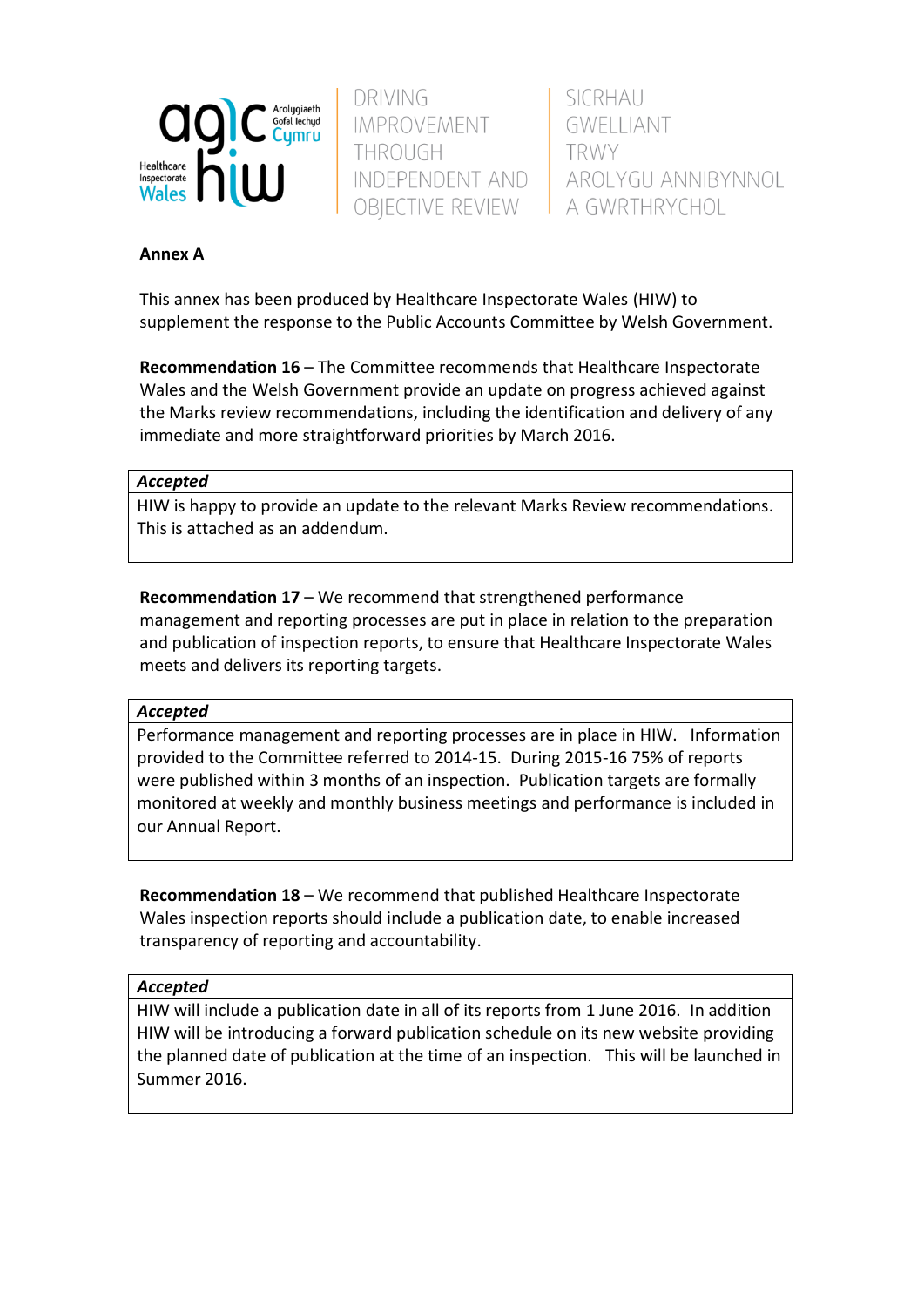**Recommendation 19** – We recommend that Healthcare Inspectorate Wales and Community Health Councils jointly develop and implement plans to ensure better working relationships; the 2015 Operating Protocol should be reviewed, to identify how it is working in practice, to address areas for improvement and ensure effective and timely sharing of information.

#### *Accepted*

This was a commitment within the existing protocol and work is underway by officials in both organisations to conduct this review.

**Recommendation 20** – We recommend that HIW agree with health boards' processes for securing Healthcare Inspectorate Wales timely and regular access to summarised complaints data from health board, to inform their work.

### *Partially Accepted*

The Public Accounts Committee recognises the significant programme of work led by Welsh Government on managing complaints, including the Keith Evans review of complaints data. HIW would prefer to minimise burden on health boards and will work with Welsh Government to mandate health boards to share their complaints data with both HIW and Welsh Government, rather than providing bespoke analyses to HIW.

**Recommendation 21** – We recommend that an electronic solution is put in place to enable Assembly Members to contact the Chief Executive of Healthcare Inspectorate Wales directly.

| Accepted                                 |                                                                                  |  |  |
|------------------------------------------|----------------------------------------------------------------------------------|--|--|
|                                          | Assembly Members can currently contact the Chief Executive of HIW directly by    |  |  |
|                                          |                                                                                  |  |  |
| - e-mail:                                | hiw@wales.gsi.gov.uk; Kathryn.chamberlain@wales.gsi.gov.uk                       |  |  |
| - telephone:                             | 0300 062 8163                                                                    |  |  |
| - fax:                                   | 0300 062 8387                                                                    |  |  |
| - letter:                                | Dr K Chamberlain                                                                 |  |  |
|                                          | Healthcare Inspectorate Wales                                                    |  |  |
|                                          | Welsh Government                                                                 |  |  |
|                                          | <b>Rhydycar Business Park</b>                                                    |  |  |
|                                          | Merthyr Tydfil                                                                   |  |  |
|                                          | <b>CF48 1UZ</b>                                                                  |  |  |
|                                          |                                                                                  |  |  |
|                                          | On occasion the Chief Executive has visited Assembly Members at their offices to |  |  |
| discuss concerns raised by constituents. |                                                                                  |  |  |

**Recommendation 22** – We recommend that Healthcare Inspectorate Wales puts in place focused, robust and effective arrangements with partner agencies to improve joint working and learning, better developing shared intelligence resources to support the inspection work of HIW and others.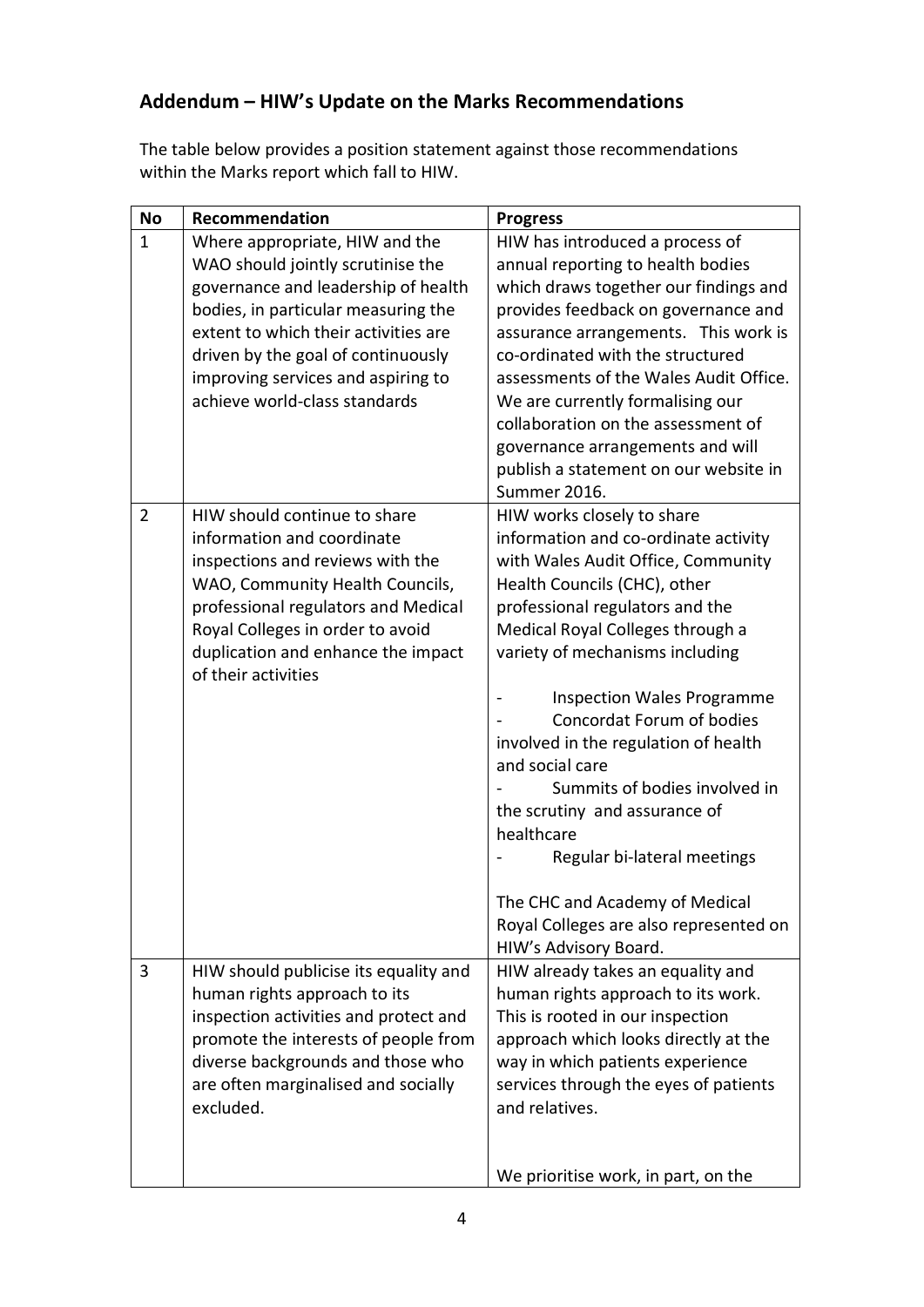|   |                                                                                                                                                                                                                                                                                                                                                                                                                | vulnerability of the individuals<br>receiving care and have specific<br>responsibilities in this regard relating<br>to mental health. We are also<br>members of the National Preventative<br>Mechanism which is made up of 20<br>bodies who monitor places of<br>detention across Scotland, England,<br>Wales and Northern Ireland. This<br>includes police custody, prisons, court<br>custody, immigration and military<br>detention, secure children's homes,<br>and places where people are detained<br>under mental health legislation.<br>The HIW Director of Strategy and<br>Development also sits on the Advisory<br>Board for the NHS CEHR. |
|---|----------------------------------------------------------------------------------------------------------------------------------------------------------------------------------------------------------------------------------------------------------------------------------------------------------------------------------------------------------------------------------------------------------------|-----------------------------------------------------------------------------------------------------------------------------------------------------------------------------------------------------------------------------------------------------------------------------------------------------------------------------------------------------------------------------------------------------------------------------------------------------------------------------------------------------------------------------------------------------------------------------------------------------------------------------------------------------|
| 4 | HIW can make a major contribution<br>to the safety and care of patients by<br>holding boards to account for the<br>clinical performance of doctors<br>through the medical revalidation<br>process.<br>Therefore it should give high priority<br>to working with the General Medical<br>Council to ensure that Health Board<br>leadership and governance of<br>Responsible Officer Regulations is<br>effective. | HIW works closely with the General<br>Medical Council through the<br>Concordat Forum, the GMC Advisory<br>Forum for Wales, and regular<br>bilaterals.<br>HIW also works with the Revalidation<br>Support Unit of the Wales Deanery in<br>their oversight of the development of<br>the revalidation process.<br>The extent to which revalidation is<br>being properly implemented is an<br>important consideration in our<br>assessment of an organisations<br>governance and assurance processes.                                                                                                                                                   |
| 5 | HIW and the Welsh Government<br>should explore the usefulness of<br>audit tools developed by the Royal<br>College of Physicians and consider<br>whether they should be built into the<br>new Health Standards which are<br>being developed; and whether they<br>could contribute to HIW's inspection<br>programmes.                                                                                            | When developing the methodology for<br>inspections HIW draws on the<br>established professional best practice<br>from a variety of sources and this<br>would include those tools and<br>checklists developed by the Royal<br>Colleges. Representatives of the Royal<br>Colleges are invited to sit on our<br>Stakeholder Reference Groups when<br>new methodologies are being<br>developed and the Academy of<br>Medical Royal Colleges is represented<br>on our Advisory Board.                                                                                                                                                                    |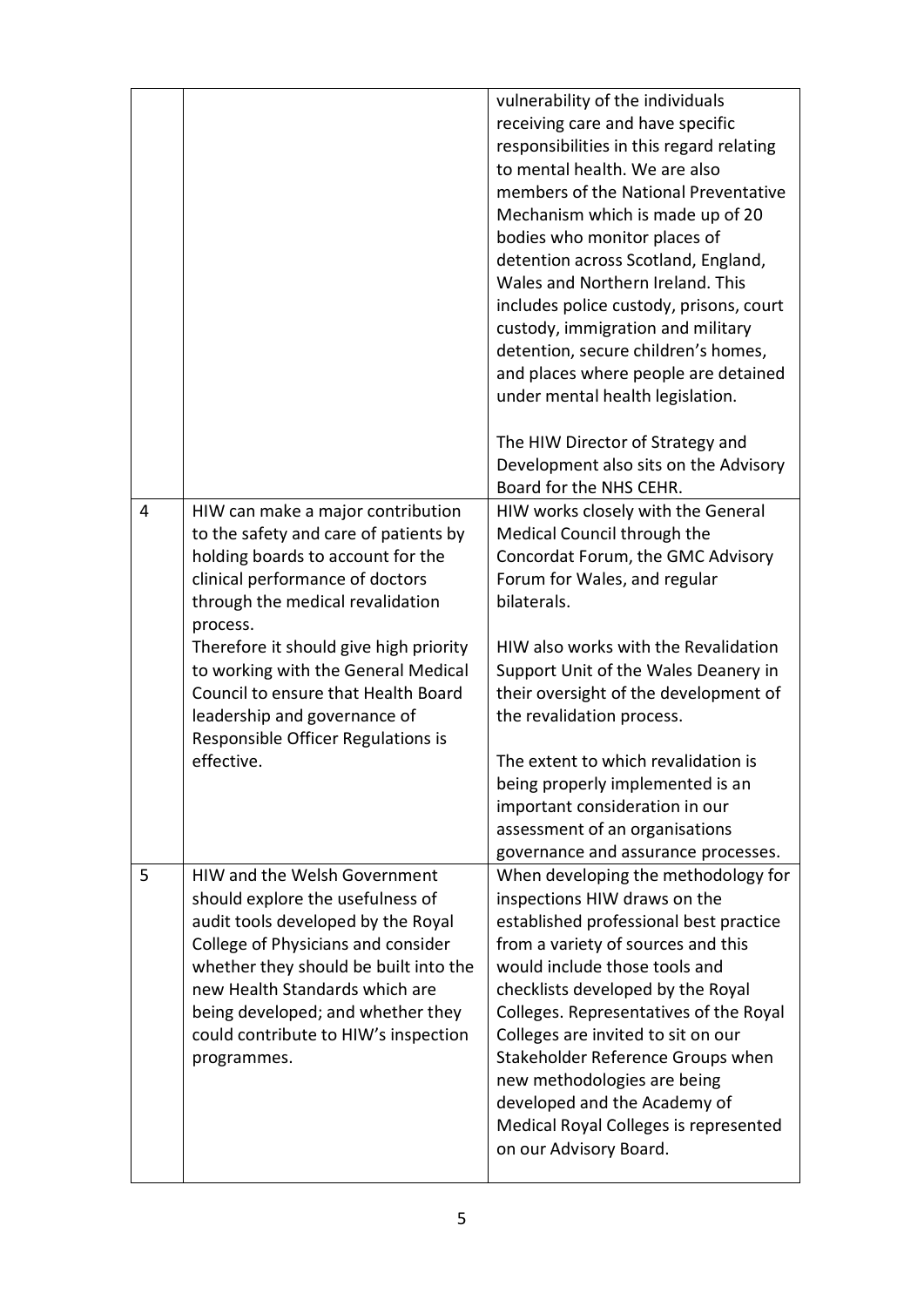| 6 | HIW should develop a proportionate      | (1)<br>HIW has an agreed Operating       |
|---|-----------------------------------------|------------------------------------------|
|   | risk-based inspection programme         | Protocol with the CHCs, this was         |
|   | informed by its collation and analysis  | formally exchanged in March 2015. A      |
|   | of intelligence. The inspection         | review of this is now underway.          |
|   | programme should include:               | HIW has liaised closely with the<br>(11) |
|   | closer working with CHC's will          | original spot check programme and a      |
|   | be essential to ensure the best use of  | number of the reviewers have now         |
|   | information and intelligence at         | joined our external reviewer panel.      |
|   | individual ward level or other          | HIW has reviewed the application of      |
|   | settings.                               | short form visits to consider how we     |
|   | learning lessons of good                | can build on these in order to           |
|   | practice from the Welsh                 | introduce the rigour of evidence         |
|   | Government's use of spot-check visits   | capture and reporting necessary that     |
|   | to a substantial number of hospital     | underpins a formal inspection            |
|   | wards which assessed the safety and     | programme.                               |
|   | quality of care and use these to        | A specialist task and finish<br>(III)    |
|   | inform their development of short-      | group has been working with HIW to       |
|   | form DECI inspections. This would       | develop a three year approach to         |
|   | allow a greater number of inspections   | supporting the introduction of the       |
|   | to be carried out.                      | new Infection Prevention and Control     |
|   | continuing with its new                 | guidelines and providing assurance on    |
|   | approach to cleanliness and infection   | their implementation.                    |
|   | control to prevent hospital acquired    | HIW has a responsibility to<br>(IV)      |
|   | infections. It should remain a top      | operate within the budget allocated to   |
|   | priority and capacity issues should     | it by the Welsh Government. The          |
|   | never compromise its ability to         | volume of GP inspections undertaken      |
|   | deliver this aspect of its work.        | needs to be considered by HIW when       |
|   | finding resources to increase           | it prioritises the way in which this     |
|   | the number of inspections it            | budget is used. A change in the          |
|   | undertakes of GP practices.             | proportion of GP inspections impacts     |
|   |                                         | the inspection activity elsewhere.       |
|   |                                         |                                          |
| 7 | HIW should formalise its agreements     | HIW has agreed a Memoranda of            |
|   | with the following bodies:              | Understanding with the General           |
|   | The General Pharmaceutical              | Pharmaceutical Council.                  |
|   | Council, which is the principal         |                                          |
|   | regulator of the pharmacy profession    | HIW is undertaking a thematic review     |
|   | in Wales; and report on the             | of Ophthalmology. The General            |
|   | effectiveness of pharmacy regulation    | Optical Council is on the stakeholder    |
|   | across Wales in its Annual Report.      | group for this review and this will      |
|   | The General Optical Council,            | provide an opportunity to test the       |
|   | which is the principal regulator of the | need for a formal MOU.                   |
|   | optical profession in Wales; and        |                                          |
|   | report on the effectiveness of optical  |                                          |
|   | regulation across Wales in its Annual   |                                          |
|   | Report.                                 |                                          |
|   |                                         |                                          |
|   |                                         |                                          |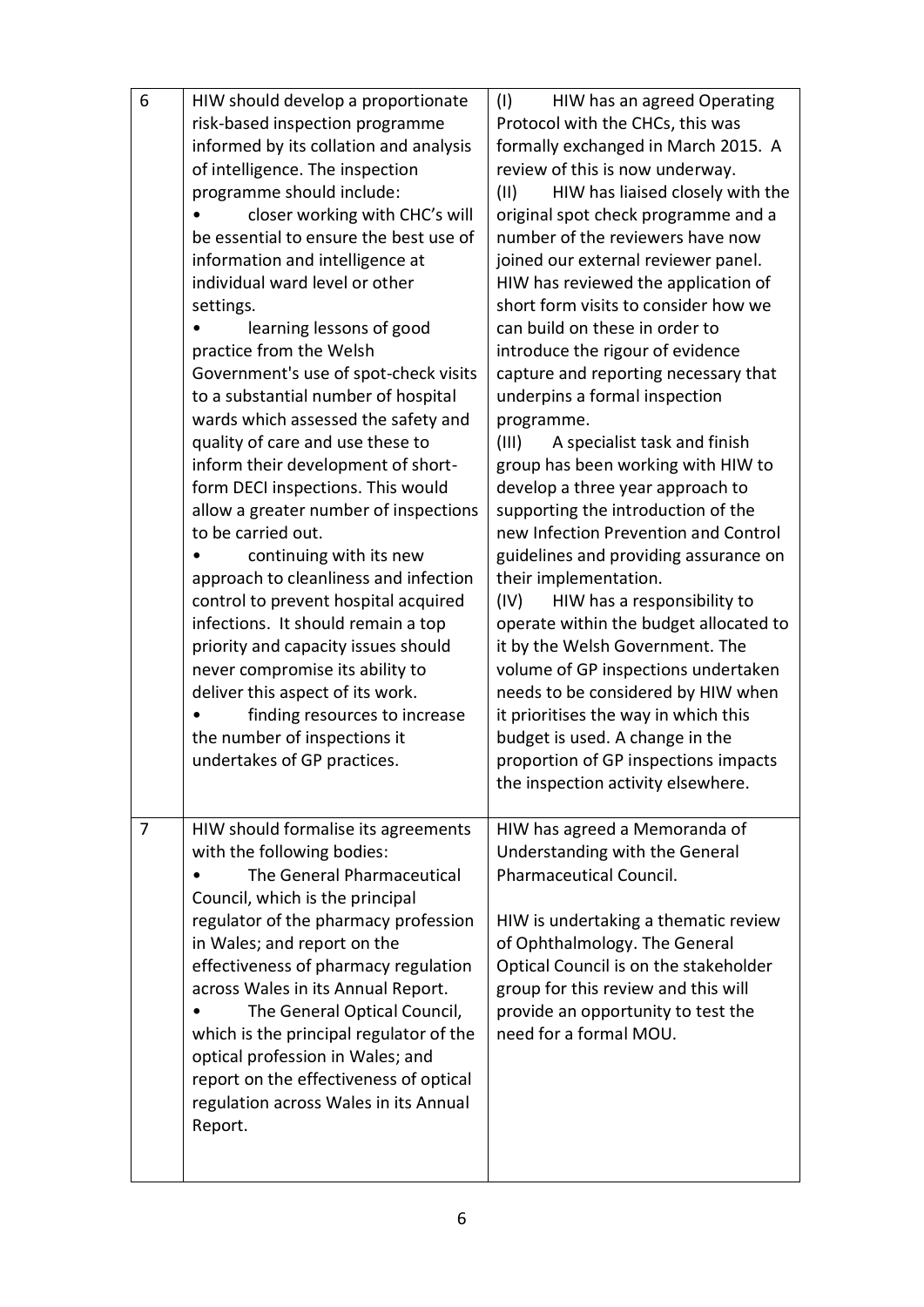| 8  | HIW should expand peer, thematic<br>and special reviews as they can<br>improve the quality of care for<br>patients and service users across<br>Wales. Thematic and special reviews<br>in particular should be further<br>developed as they can identify<br>solutions to problems in one service<br>or locality that can be taken up by the<br>whole of the sector. At the same<br>time the regulation and inspection of<br>healthcare services should not be<br>compromised. | The Welsh Government has now<br>established an All Wales Peer Review<br>Steering Group to manage an annual<br>programme of peer reviews across all<br>services provided by the NHS in Wales.<br>The steering group will report to the<br>National Quality and Safety Forum.<br>The steering group membership<br>includes a representative of HIW and<br>this continued association, along with<br>the existing escalation process, will<br>help give weight to the peer reviews.<br>Since 2015-16 HIW has introduced the<br>use of thematic reviews.<br>We continue to undertake special<br>investigations where there are matters<br>of concern.                                                                         |
|----|------------------------------------------------------------------------------------------------------------------------------------------------------------------------------------------------------------------------------------------------------------------------------------------------------------------------------------------------------------------------------------------------------------------------------------------------------------------------------|---------------------------------------------------------------------------------------------------------------------------------------------------------------------------------------------------------------------------------------------------------------------------------------------------------------------------------------------------------------------------------------------------------------------------------------------------------------------------------------------------------------------------------------------------------------------------------------------------------------------------------------------------------------------------------------------------------------------------|
| 10 | In relation to work in Mental Health<br>and Learning Disability settings HIW<br>should:<br>increase the volume of<br>inspections of NHS inpatient facilities<br>to better protect the interests of<br>patients who have a mental health<br>problem or learning disability.<br>focus its inspection model<br>more on evaluating patient outcomes<br>and less on scrutinising whether<br>appropriate processes have been<br>followed.                                          | We continue to ensure that we<br>undertake inspections of NHS<br>inpatient facilities.<br>In addition to our core programme we<br>have been doing a thematic review<br>with CSSIW on Learning Disabilities.<br>Where appropriate we use our stand-<br>alone Mental Health Act visits to<br>provide diagnostic information so that<br>we can target our full inspections<br>more effectively.<br>Our inspection, visit and review<br>approach is already focussed on<br>examining the quality of the patient<br>experience. Although HIW also looks<br>at specific process issues (particularly<br>with regard to whether legal<br>requirements have been met) this is<br>done within the context of the care<br>received. |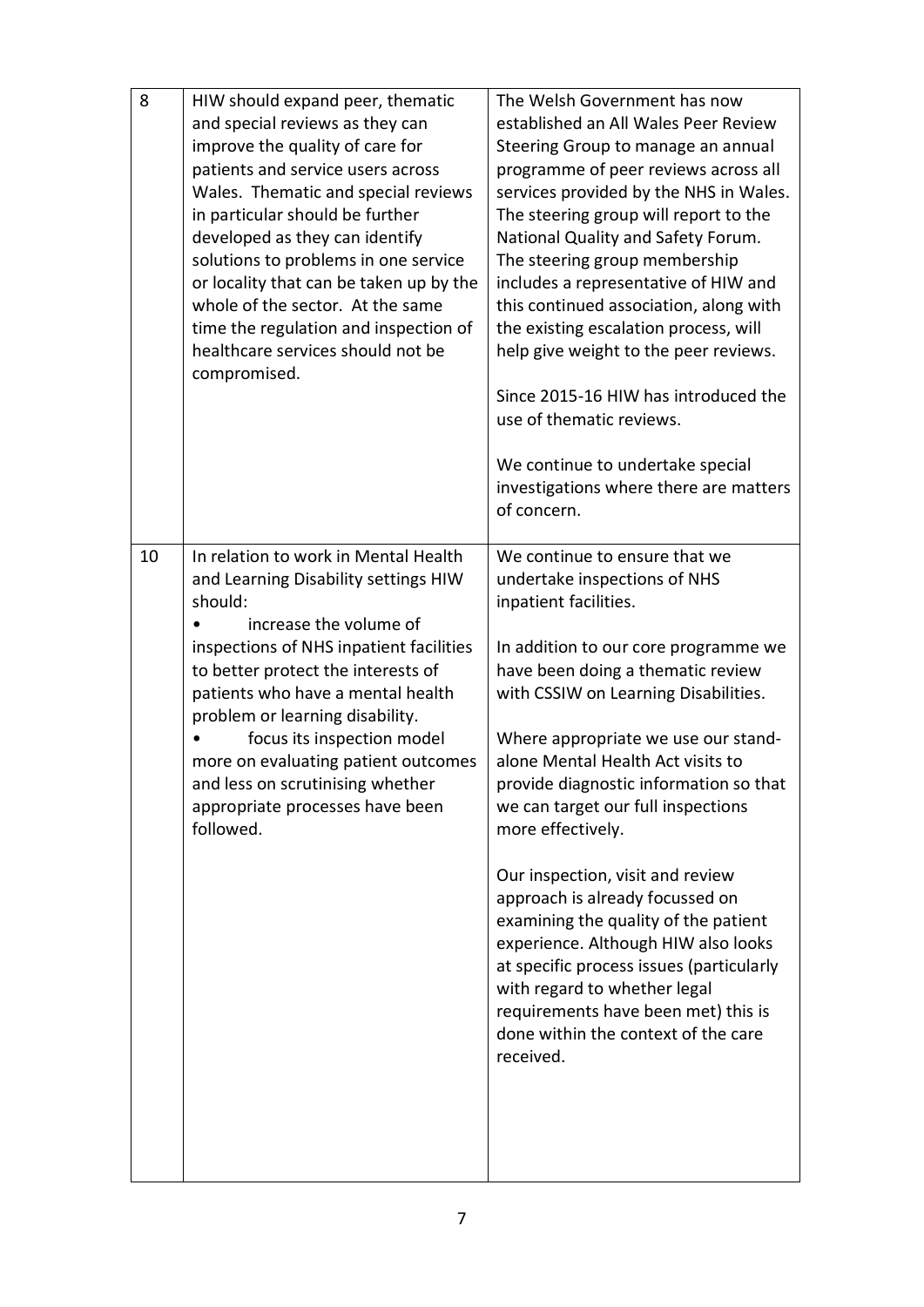| 12 | HIW should refresh its Statement of<br>Purpose to make it patient and citizen<br>focused. The public should clearly<br>understand that its role is to ensure<br>they receive the best quality<br>treatment and care, as well as protect<br>them from being harmed. Also, the<br>Statement of Purpose may want to<br>give greater emphasis to HIW's role<br>of promoting Wales-wide                                                                                        | HIW has a clear statement of purpose,<br>values and outcomes it seeks to<br>achieve which is now included in all its<br>published plans. This will also be<br>made more clear with the launch of<br>the new website.                                                                                                                             |
|----|---------------------------------------------------------------------------------------------------------------------------------------------------------------------------------------------------------------------------------------------------------------------------------------------------------------------------------------------------------------------------------------------------------------------------------------------------------------------------|--------------------------------------------------------------------------------------------------------------------------------------------------------------------------------------------------------------------------------------------------------------------------------------------------------------------------------------------------|
|    | improvements and innovation in<br>healthcare, that it could be much<br>more than an inspector of individual<br>services.                                                                                                                                                                                                                                                                                                                                                  |                                                                                                                                                                                                                                                                                                                                                  |
| 14 | HIW should further develop and<br>publish a Communications Strategy,<br>which will allow it to communicate<br>more effectively with the public. It<br>will be able to provide evidence that<br>it is delivering a highly valuable<br>service on their behalf. Increased<br>interaction with patients and service<br>users through multi-media formats<br>will provide valuable information to<br>support target led inspections of<br>services where concerns are raised. | HIW has refreshed is communications<br>strategy resulting in greater and more<br>interactive use of social media. A new<br>website has been commissioned and is<br>currently in development, with a<br>launch date planned for June 2016.                                                                                                        |
| 15 | HIW should include more information<br>in its Annual Report on the outputs<br>and efficiency of work processes<br>which serve patients, service users<br>and other stakeholders. The number<br>of customer care measures should be<br>minimised, to allow scarce resources<br>to be used to evaluate significant<br>outcomes.                                                                                                                                             | HIW's annual reports are now focusing<br>on themes and findings from our<br>work.<br>We do not only produce an Annual<br>Report we also publicise thematic<br>analysis of specific work programmes<br>on a period basis.<br>We report openly on our performance<br>targets, including volume and<br>timeliness.                                  |
| 16 | HIW to evaluate the effectiveness of<br>their inspection and review models,<br>to not only gain a better<br>understanding of the performance of<br>healthcare providers, but also as a<br>means to help them improve the<br>quality of inspection activities.<br>Providers should have the<br>opportunity to give feedback on<br>whether HIW's scrutiny of their<br>service is useful, and to what extent it<br>helps them identify those aspects                         | We undertake evaluations of our<br>activities where appropriate:<br>We evaluated the new model<br>of midwife supervision<br>We evaluated and published<br>learning and themes from our<br>homicide reviews<br>We have reviewed and<br>refreshed our approaches to dignity<br>and essential care inspections and to<br>our mental health reviews. |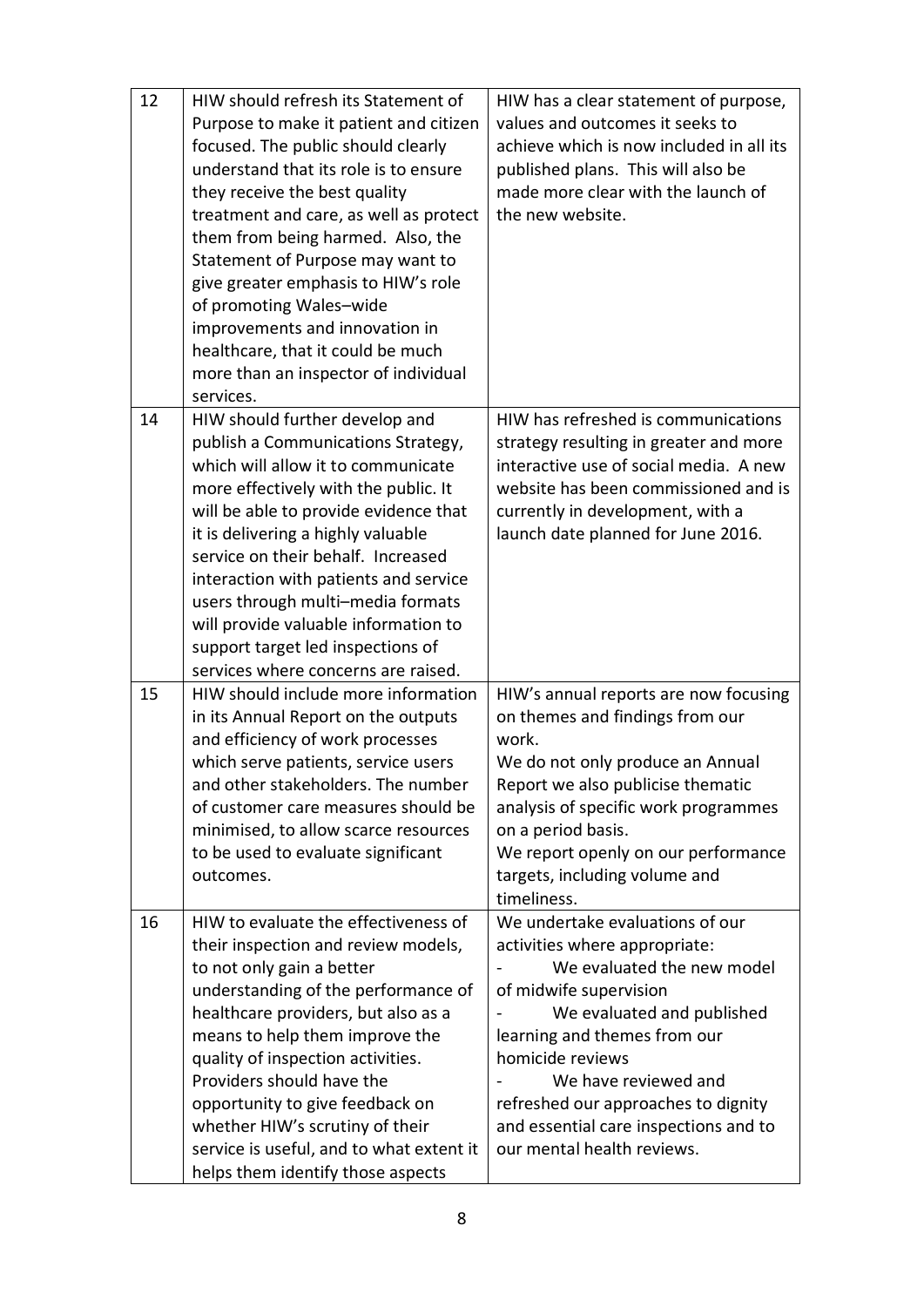|    | which need to be improved.             | We have piloted and evaluated           |
|----|----------------------------------------|-----------------------------------------|
|    |                                        | an approach to GP inspections           |
|    |                                        | We use stakeholder reference            |
|    |                                        | groups to advise and challenge for      |
|    |                                        | new and/or significant areas of work    |
|    |                                        | e.g. Dental Inspections, GP             |
|    |                                        | Inspections, Mental Health activities   |
|    |                                        | We undertook a baseline                 |
|    |                                        | stakeholder survey early in 2014/15.    |
| 17 | HIW to measure the outcomes of its     | Attribution of cause and effect is      |
|    | most important areas of inspection:    | difficult to achieve and has also been  |
|    | showing how its inspections have had   | the subject of international review     |
|    | a significant impact on the safety and | without much success as reported        |
|    | quality of healthcare services by      | through the European Partnership of     |
|    | helping providers improve their        | Supervisory Organisations.              |
|    | performance.                           | However, we continue to use the         |
|    |                                        | learning from evaluations such as       |
|    |                                        | those identified above to develop the   |
|    |                                        |                                         |
|    |                                        | way in which our work can help to       |
| 19 |                                        | support improvement.                    |
|    | HIW, after consulting with             | We are transparent on how we            |
|    | stakeholders, should publish a         | prioritise our work in our published    |
|    | Statement of Risk outlining its        | plans.                                  |
|    | approach to regulation and             |                                         |
|    | inspection. It should explain the      |                                         |
|    | minimum frequency of inspections       |                                         |
|    | and reviews it will carry out of both  |                                         |
|    | NHS and independent sector bodies      |                                         |
|    | and put this within the context of its |                                         |
|    | capacity to meet these targets.        |                                         |
| 21 | HIW should review the                  | This could be considered as a potential |
|    | implementation and effectiveness of    | thematic review, but would need to be   |
|    | LHBs and Trusts service user           | prioritised alongside other proposals.  |
|    | strategies, in line with the Welsh     | Our reviews consider patients           |
|    | Government's guidance A Framework      | experience and the extent of patient    |
|    | to Assure Service User Experience, to  | involvement in their own care as a      |
|    | determine whether they are             | matter of course.                       |
|    | genuinely involving patients and       |                                         |
|    | carers as a means of improving the     |                                         |
|    | safety and quality of services.        |                                         |
| 25 | HIW should always carry out follow-    | HIW has a strategic approach to follow  |
|    | up actions when inspection results     | up, including conducting follow up      |
|    | indicate this is necessary and in the  | visits. This will be published during   |
|    | most serious instances of service      | the Summer 2016.                        |
|    | failure, should be more robust in the  | A new process for managing services     |
|    | use of its enforcement powers, and     | of concern has been implemented.        |
|    | publish data on how it has used these  | Tripartite escalation and intervention  |
|    | powers in its Annual Report.           | arrangements are in place for the NHS.  |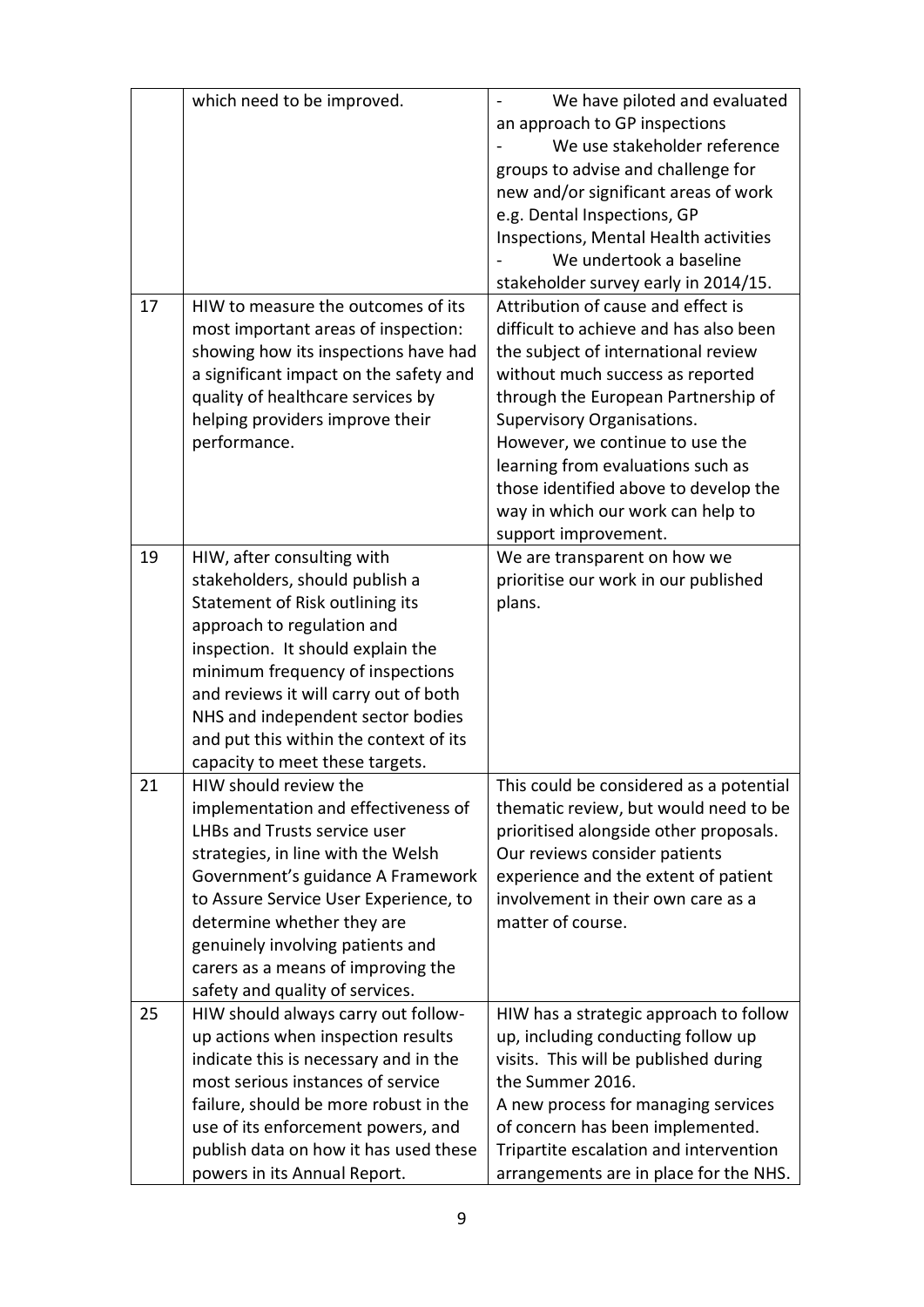| 27 | HIW should consider the value of<br>developing a framework for assessing<br>the quality and safety of all<br>healthcare services. The framework<br>could reflect significant patient<br>outcomes, and be aligned with new<br>refreshed Health Standards, the self-<br>assurance systems that health bodies<br>use to measure their own<br>performance and clinical indicators<br>used by professional regulators and<br>Royal Colleges. The framework<br>should be common to the work of<br>both HIW and CSSIW as patients and<br>service users are increasingly<br>receiving integrated health and social<br>care services. Clear information<br>would be provided to members of the<br>public and inspection reports and<br>results would encourage<br>improvement and innovation by<br>providers. | This is a significant piece of work and<br>further consideration needs to be<br>given to this in light of changing<br>service provision and direction such as<br>the development of integrated<br>services. We continue to learn how<br>other bodies are developing their<br>judgment frameworks                                                     |
|----|------------------------------------------------------------------------------------------------------------------------------------------------------------------------------------------------------------------------------------------------------------------------------------------------------------------------------------------------------------------------------------------------------------------------------------------------------------------------------------------------------------------------------------------------------------------------------------------------------------------------------------------------------------------------------------------------------------------------------------------------------------------------------------------------------|------------------------------------------------------------------------------------------------------------------------------------------------------------------------------------------------------------------------------------------------------------------------------------------------------------------------------------------------------|
| 28 | HIW should scrutinise whether:<br>Health bodies are providing<br>the most effective clinical treatments<br>to patients. Patients not only want to<br>benefit from being looked after in<br>line with essential life maintaining<br>care such as being fed, hydrated and<br>being assisted with going to the toilet<br>as necessary, but they also want to<br>receive the best available clinical<br>treatments.<br>Lessons promoted by the<br>1000 Lives Improvement programme<br>are being delivered during the course<br>of individual inspections or reviews;<br>or they could be the subject of<br>national thematic reviews.                                                                                                                                                                    | HIW tests whether care and treatment<br>is provided against the published<br>standards.<br>It is not our role to test the<br>effectiveness of clinical treatments.<br>That is a matter for other bodies, such<br>as NICE.<br>When conducting thematic reviews we<br>would draw on best practice from a<br>number of sources including 1000+<br>Lives |
| 33 | HIW should increase collaboration<br>with third sector organisations which<br>offer advice and advocacy to patients<br>and carers to gather more<br>information about any concerns they                                                                                                                                                                                                                                                                                                                                                                                                                                                                                                                                                                                                              | HIW continues to liaise and network<br>with the third sector to keep up to<br>date with the unique information of<br>special associations and interest<br>groups such as RNIB and AHL. Where                                                                                                                                                         |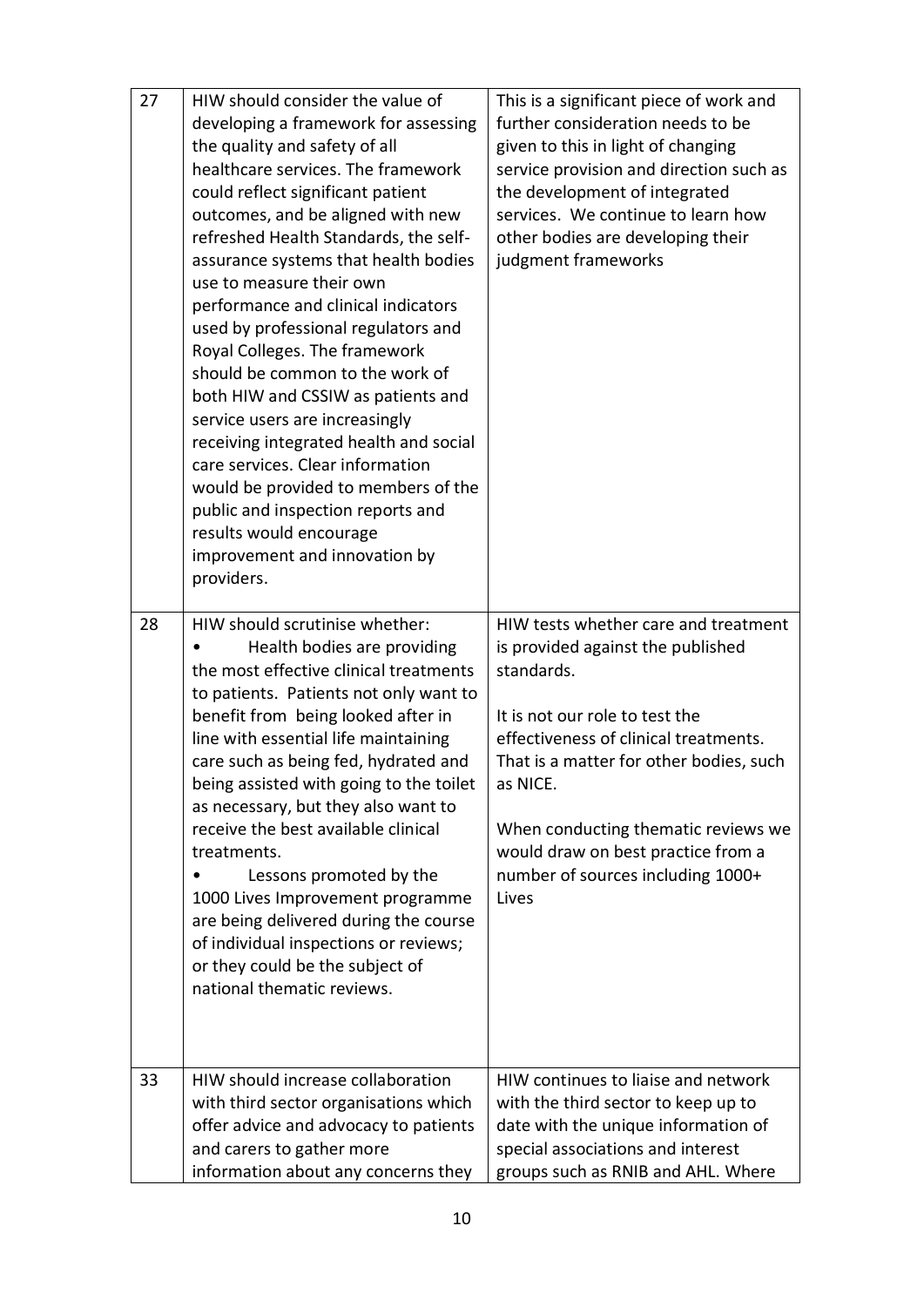|    | may have about the quality of<br>healthcare services e.g. Carers Wales,<br>MIND Cymru and Citizens Advice<br>Cymru.                                                                                                                                                                                                                                                                                                                                                                                                                                                                                                                                                                                                         | HIW conducts thematic and/or<br>specialist reviews HIW includes the<br>third sector within its review<br>advisory/steering groups. There are<br>three third sector organisations who<br>are members of the stakeholder group<br>for our ophthalmology thematic<br>review.<br>Our Strategic Plan has been out for<br>public consultation.                                                                                                                                                                                                                                                                     |
|----|-----------------------------------------------------------------------------------------------------------------------------------------------------------------------------------------------------------------------------------------------------------------------------------------------------------------------------------------------------------------------------------------------------------------------------------------------------------------------------------------------------------------------------------------------------------------------------------------------------------------------------------------------------------------------------------------------------------------------------|--------------------------------------------------------------------------------------------------------------------------------------------------------------------------------------------------------------------------------------------------------------------------------------------------------------------------------------------------------------------------------------------------------------------------------------------------------------------------------------------------------------------------------------------------------------------------------------------------------------|
| 34 | HIW and CHCs to hold listening<br>events in local communities as well as<br>involve experts by experience in their<br>inspection teams when an in-depth<br>review of a particular hospital or LHB<br>is taking place.                                                                                                                                                                                                                                                                                                                                                                                                                                                                                                       | HIW has a closer working relationship<br>with the CHC since signing the<br>Operating Protocol. This includes HIW<br>placing reliance on the CHCs'<br>intelligence gathering from different<br>sources. Lay reviewers are used in<br>HIW's inspections to ensure the<br>patient perspective is captured.<br>We would still hope to be able to<br>utilize the CHCs' public engagement<br>role in order to hold listening events<br>and we will discuss this further with<br>CHCs when they have been able to<br>progress further in the development<br>of their corporate strategy, planning<br>and standards. |
| 36 | HIW should carry out more national<br>thematic reviews of healthcare<br>services. All providers across Wales<br>should be following international<br>benchmark standards of good care<br>and HIW's role would be to scrutinise<br>whether each health body is<br>implementing them; and if they are<br>continuously self-assessing their<br>performance in order to drive up<br>standards of care. It would be testing<br>whether the self-assessments of<br>performance are valid or not and by<br>working with Public Health Wales and<br>other expert bodies, identify lessons<br>from highly successful providers<br>which could benefit all patients and<br>service users if implemented across<br>the whole of Wales. | We have implemented a programme<br>of national thematic reviews. These<br>have been set out in our Strategic and<br>Operational Plans.                                                                                                                                                                                                                                                                                                                                                                                                                                                                       |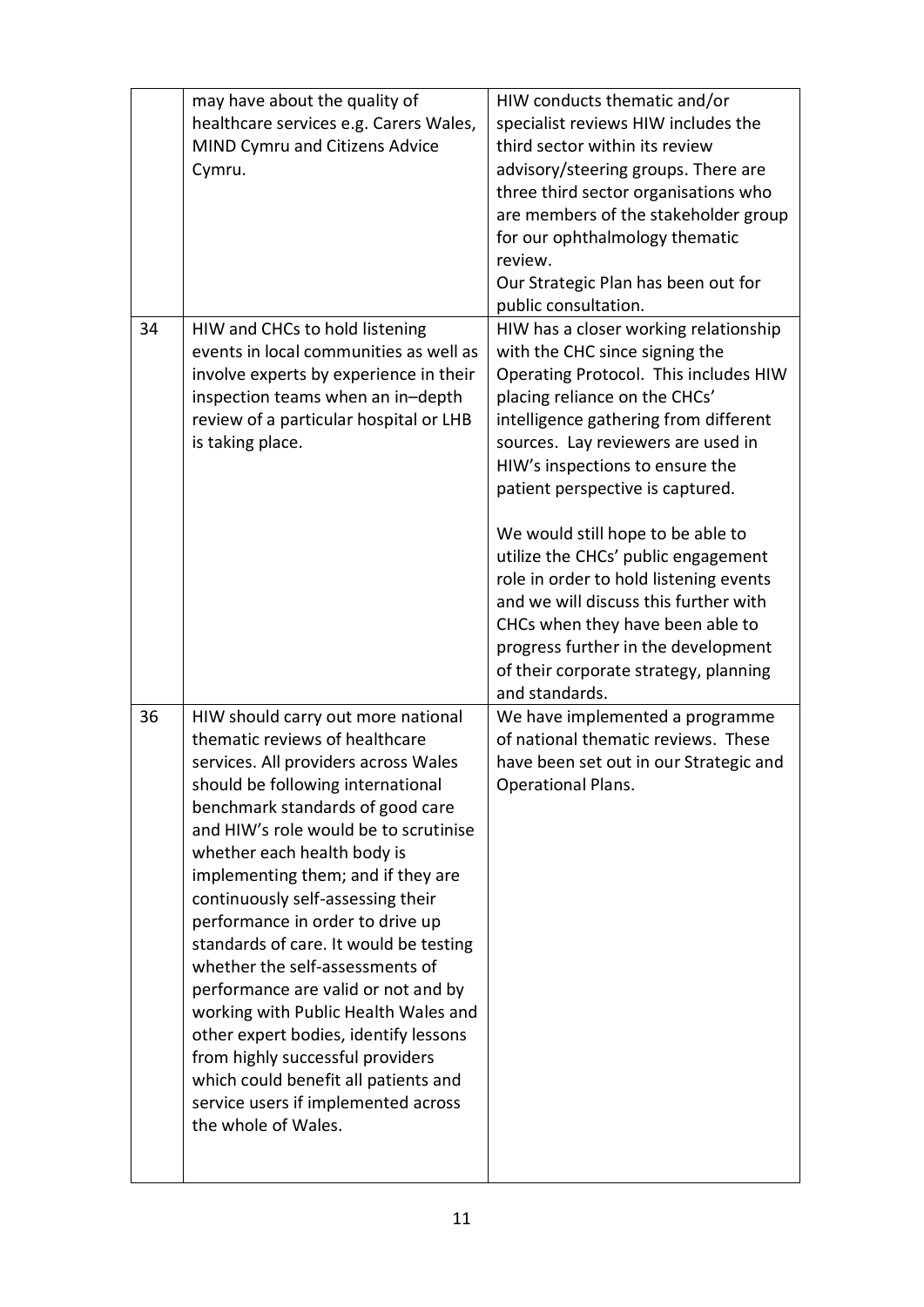| 38 | Where appropriate HIW should give<br>priority to carrying out joint reviews<br>with the WAO of the governance,<br>leadership and performance of LHBs<br>and Trusts; and consider asking the<br>PSOW to offer his expertise.                                                                                                                                                         | We work closely with the WAO to co-<br>ordinate their corporate assessment<br>work with our reviews of corporate<br>governance.<br>WAO performance leads meet<br>regularly with HIW relationship<br>managers.<br>Where significant concerns arise we<br>undertaken joint review work.                                                                                                                                                               |
|----|-------------------------------------------------------------------------------------------------------------------------------------------------------------------------------------------------------------------------------------------------------------------------------------------------------------------------------------------------------------------------------------|-----------------------------------------------------------------------------------------------------------------------------------------------------------------------------------------------------------------------------------------------------------------------------------------------------------------------------------------------------------------------------------------------------------------------------------------------------|
| 40 | HIW should validate whether Health<br>Boards and Trusts are following<br>benchmarks of best practice and<br>performance managing healthcare<br>services to the highest possible<br>standards.                                                                                                                                                                                       | HIW reviews draw on established<br>published standards and best practice<br>in developing methodologies for<br>standard inspections and for thematic<br>reviews.                                                                                                                                                                                                                                                                                    |
| 41 | HIW and CSSIW should work together<br>to develop an integrated inspection<br>framework to scrutinise the<br>performance of health and social care<br>organisations. The aim would be to<br>assess the quality of integrated care,<br>whether people are receiving<br>seamless services when they move<br>between primary care, hospitals and<br>social care in registered settings. | HIW and CSSIW work together on a<br>theme by theme basis developing<br>approaches appropriate to the<br>subject.<br>We undertake joint work in<br>(Deprivation of Liberty Safeguards)<br>DOLS and publish a joint report.<br>We are working together on a joint<br>review of Learning Disability Services.<br>We involve CSSIW where appropriate<br>in our Homicide Reviews.<br>The Green Paper explored the<br>possibility of further integration. |